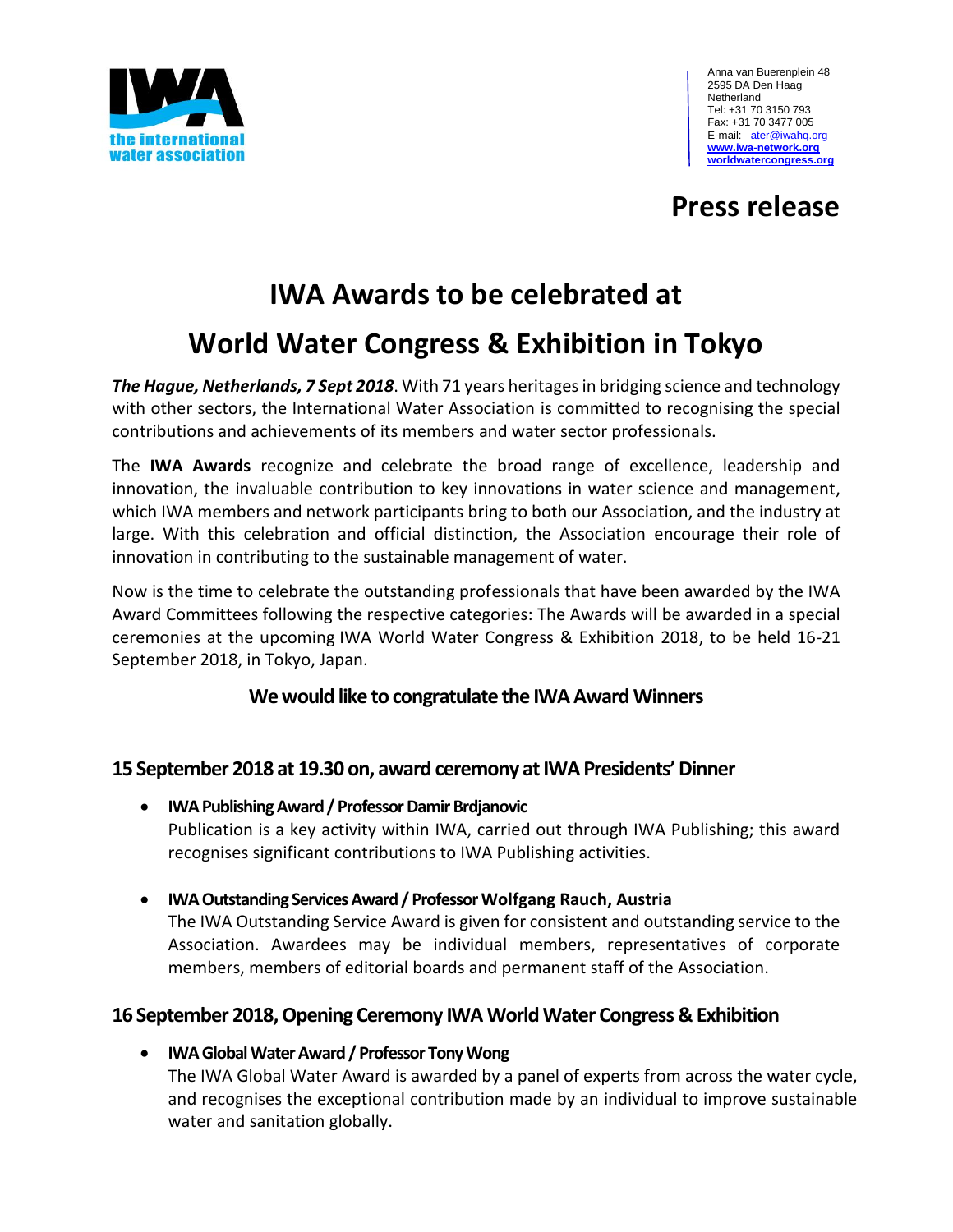#### **IW[A Womenin WaterA](http://www.iwa-network.org/iwa-women-water-award/)ward / ProfessorAkissa Bahri, Tunisia**

The IWA Women in Water award acknowledges and celebrates female leadership in the field of water. The award showcases an individual's excellence in leadership as demonstrated by outstanding initiatives, impact of work and inspiration to others.

#### **IW[A Young Leadership](http://www.iwa-network.org/iwa-young-leadership-award/) Award / Jacob Kwasi Amengor, Ghana**

The IWA Young Leadership Award is granted to an exceptional water professional under the age of 35 years who has demonstrated significant achievements in their career to date and who signify outstanding leadership potential, and the ability to play a large and influential role in the water industry in the future.

#### **[IWA Professional Development Award](http://www.iwa-network.org/professional-development/) / company Black & Veatch**

The Professional Development Award recognises water sector companies that are making a significant contribution to the professional development of their employees, and through that support the attraction, development and retention of the next generation of water leaders.

#### **17 September 2018, 19:30 -Dinner and Awards Presentation**

 **IWA [Project Innovation Awards](http://www.iwa-network.org/iwa-project-innovation-awards/) (PIA) including the Kiran and Pallavi Patel Grand Innovation Award 2018 presented to an outstanding example of innovation in the water sector.**

This year's PIA programme features six new categories, each recognizing a distinct aspect of water innovation. From breakthroughs in research to innovations in governance. The following are the PIA catergories:

#### **Category: Market-changing Water Technology and Infrastructure**

- Aqua-Q AB *AQUATRACK*
- Carollo Engineers and City of Altamonte Springs *pureALTA*
- Suez, Hengli Petro and LPEC

#### **Category: Performance Improvement and Operational Solutions**

- Anglian Water *Shop Window*
- VCS Denmark *Beyond Energy Neutrality: Setting a Vision and Empowering Your Staff*
- Waternet TU Delft Sanquin *Thermal Energy Recovery from Drinking Water: Exploitation of a Renewable Energy Source*

#### **Category: Breakthroughs in Research and Development**

- Cranfield University *Nano Membrane Toilet*
- Hong Kong University of Science and Technology, HKSAR Government Drainage Services Department, University of Cape Town and Delft University of Technology - *Large-scale Study on Realization and Application of SANI Process in Sewage Treatment in Hong Kong*
- Prof RD Tyagi and Research Group, INRS-ETE, Université du Québec *Bioconversion of Wastes (Wastewater sludge and Glycerol) to Biodiesel*